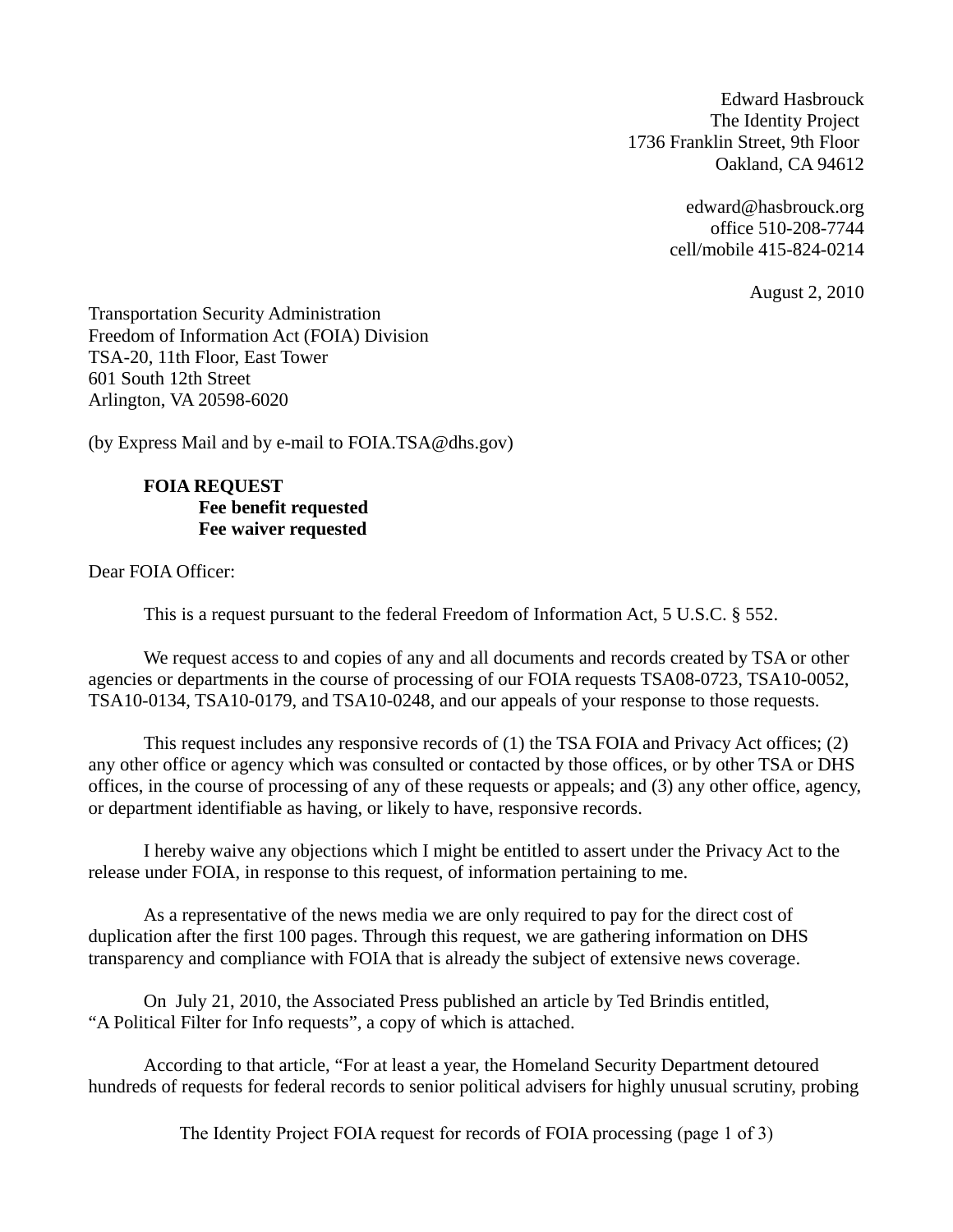for information about the requesters and delaying disclosures deemed too politically sensitive, according to nearly 1,000 pages of internal e-mails obtained by The Associated Press.... AP obtained the 995 e-mails under FOIA after a seven-month disagreement resolved by the Office of Government Information Services, a new independent U.S. agency that mediates disputes over access to federal documents. The AP's request for the Homeland Security e-mails was itself submitted for review by the political advisers."

Only through release of the records we are requesting can we, or the public, know whether our FOIA requests were among those thus delayed or referred for political review.

This information is being sought on behalf of The Identity Project ("IDP"). IDP provides advice, assistance, publicity, and legal defense to those who find their rights infringed or their legitimate activities curtailed by demands for identification, and builds public awareness about the effects of ID requirements on fundamental rights. IDP is a program of the First Amendment Project, a nonprofit organization providing legal and educational resources dedicated to protecting and promoting First Amendment rights.

One of the principal activities of IDP is publication of the informational and educational Web site at <http://www.papersPlease.org>, where we have published documents obtained in response to our previous FOIA requests, for dissemination to the general public. This information will also be publicized through my own Web site and blog of travel news, information, and advice.

Please waive any applicable fees. Release of the information is in the public interest because it will contribute significantly to public understanding of government operations and activities. The records we are requesting clearly relate to government operations and activities. It is in the public interest for the public to know exactly which FOIA requests have been subjected to political review or delay. The Identity Project is a nonprofit organization with no commercial interest in this information. Should our request for a total waiver of fees be denied, we agree to pay up to \$100 in duplication fees.

There are no statutes or regulations specifying these procedures. In the absence of statutes or regulations, public disclosure and availability of the requested documents is essential to any public understanding of TSA operations, of what rights and authority the TSA claim, and of TSA expectations with respect to the conduct of TSA employees and contractors, airlines, and of members of the public.

This information will be made available to the public. Pursuant to 44 U.S.C. 3506(d)(4)(b), neither the TSA nor any agency may, "except where specifically authorized by statute ... restrict or regulate the use, resale, or redissemination of public information by the public." The FOIA statute does not authorize any such restriction on the use or reddisemination of information released pursuant to FOIA, and we intend to exercise fully our rights to use and public redissemination, for public nonprofit benefit, through our Web site, of any records released in response to this request.

If our request is denied in whole or part, we ask that you justify all deletions by reference to specific exemptions of the act. We will also expect you to release all segregable portions of otherwise exempt material. We, of course, reserve the right to appeal your decision to withhold any information or to deny a waiver of fees.

Please respond as soon as possible (including by e-mail, since this request is being submitted

The Identity Project FOIA request for records of FOIA processing (page 2 of 3)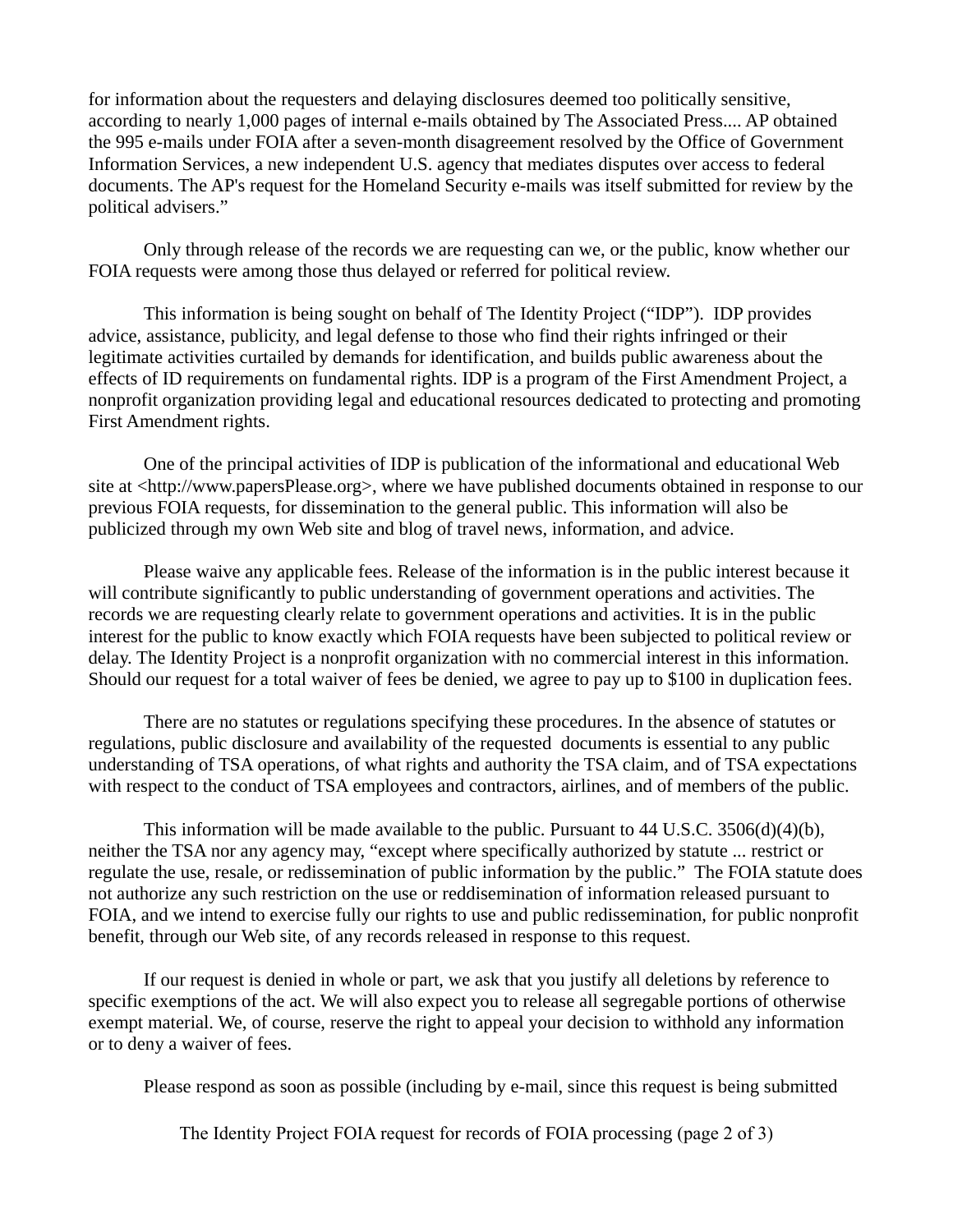by e-mail) to confirm your receipt of this request. We look forward to your complete reply within 20 business days, as the statute requires.

The TSA still has not published a FOIA notice in the Federal Register with a valid address for FOIA requests. Your office has claimed that requests sent to the addresses on your website have not been received "in this office" until many days after they were signed for by people representing themselves to the U.S. Postal Service as authorized to accept mail on your behalf, and many days after they were sent by e-mail. We have previously informed you of these facts. Your continuing violation of FOIA is knowing and deliberate. We have received no acknowledgment of, or response to, our complaint of this FOIA violation, which we hereby reiterate and request that you acknowledge.

Pursuant to 28 USC §1726, and in compliance with 6 CFR 5.21(d), I declare (certify, verify, or state) under penalty of perjury that I am Edward John Hasbrouck, the maker of the FOIA requests and appeals TSA10-0052, TSA10-0134, TSA10-0179, and TSA10-0248, as identified in those requests and appeals, and that the foregoing is true and correct to the best of my knowledge and belief.

Executed in the City and County of San Francisco, CA, USA, on this date:

Signature:

Edward Hasbrouck Consultant on travel-related issues The Identity Project

 $\overline{\phantom{a}}$  , and the contract of the contract of the contract of the contract of the contract of the contract of the contract of the contract of the contract of the contract of the contract of the contract of the contrac

 $\overline{\phantom{a}}$  , and the contract of the contract of the contract of the contract of the contract of the contract of the contract of the contract of the contract of the contract of the contract of the contract of the contrac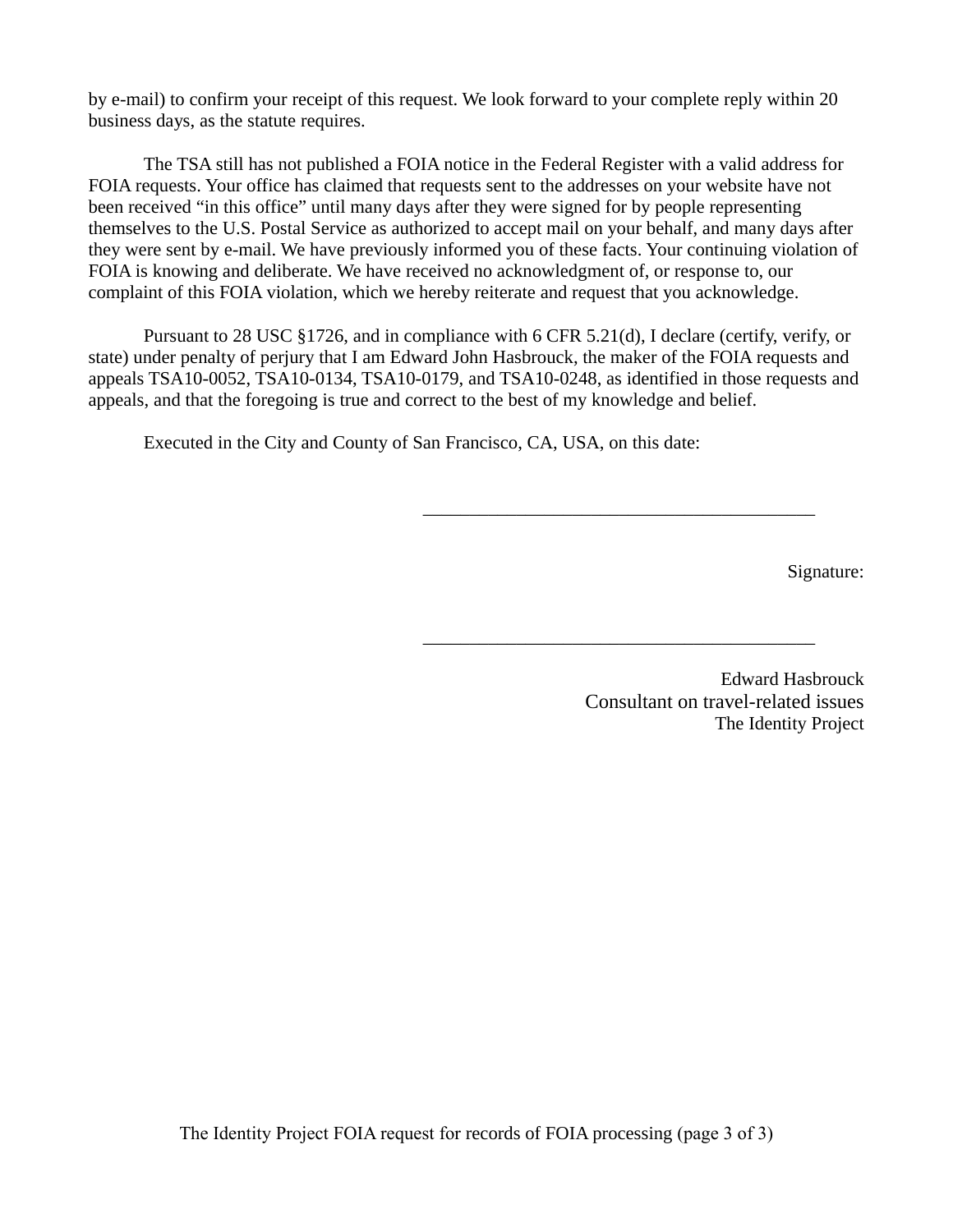Hosted by **Google**<sup>\*\*</sup>

**Search News** 

# AP IMPACT: A political filter for info requests

By TED BRIDIS (AP) - Jul 21, 2010

WASHINGTON - For at least a year, the Homeland Security Department detoured hundreds of requests for federal records to senior political advisers for highly unusual scrutiny, probing for information about the requesters and delaying disclosures deemed too politically sensitive, according to nearly 1,000 pages of internal e-mails obtained by The Associated Press.

The department abandoned the practice after AP investigated. Inspectors from the department's Office of Inspector General quietly conducted interviews last week to determine whether political advisers acted improperly.

The Freedom of Information Act, the main tool forcing the government to be more open, is designed to be insulated from political considerations. Anyone who seeks information through the law is supposed to get it unless disclosure would hurt national security, violate personal privacy or expose confidential decision-making in certain areas.

But in July 2009, Homeland Security introduced a directive requiring a wide range of information to be vetted by political appointees for "awareness purposes," no matter who requested it. The government on Wednesday estima the Homeland Security Department received about 103,000 total requests for information last fiscal year.

Career employees were ordered to provide Secretary Janet Napolitano's political staff with information about the people who asked for records - such as where they lived, whether they were private citizens or reporters — and about the organizations where they worked.

If a member of Congress sought such documents, employees were told to specify Democrat or Republican.

This, despite President Barack Obama's statement that federal workers should "act promptly and in a spirit of cooperation" under FOIA, and Attorney General Eric Holder's assertion: "Unnecessary bureaucratic hurdles have no place in the new era of open government."

The special reviews at times delayed the release of information to Congress, watchdog groups and the news media for weeks beyond the usual wait, even though the directive specified the reviews should take no more than three days.

The foot-dragging reached a point that officials worried the department would get sued, one email shows.

"We need to make sure that we flip these ASAP so we can eliminate any lag in getting the responses to the requesters," the agency's director of disclosure, Catherine Papoi, wrote to two of Napolitano's staffers. "Under the statute, the requester now has the right to allege constructive denial and take us to court. Please advise soonest.

A department spokesman, Sean Smith, says the mandatory reviews by political appointees never blocked disclosure of records that otherwise would have been released. "No information deemed releasable by the FOIA office or general counsel was withheld, and responsive documents were neither abridged nor edited," said Smith, who was among the political staffers who could review and approve records for release.

The government said Wednesday it has made progress releasing information in response to more requests and done so more quickly than in previous years.

E-mails obtained by AP do not show political appointees at Homeland Security stopping records from coming out. Instead they point to acute political sensitivities that slowed the process, a probing curiosity about the people and organizations making the request for records, and considerable confusion.

Political staffers reviewed information requests submitted by reporters and other citizens as a way to anticipate troublesome scrutiny. Days after the nearly catastrophic Christmas Day



### Photo 1 o



Secretary of Janet Napol elevator on Washington 21, 2010.(A Brandon)



#### Map

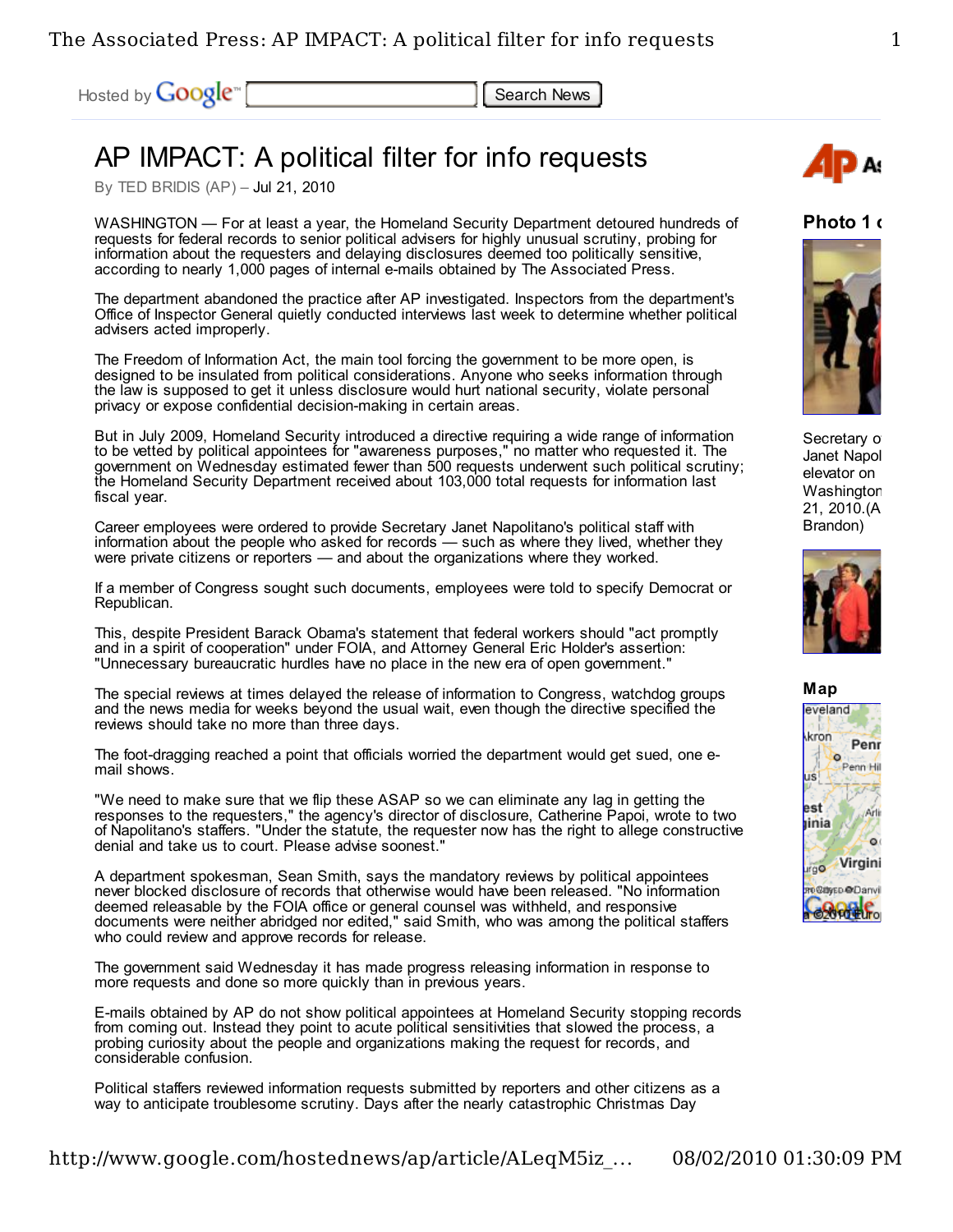bombing attempt aboard a Detroit-bound airliner, they asked whether news media or other organizations had filed records requests about the attack.

On another matter, one request sought data on expensive international travel by Homeland Security employees during the Bush administration. "Let's make sure we don't have a similar problem," Napolitano's chief of staff, Noah Kroloff, wrote in an e-mail in October to colleagues.

When the department released immigration records in September about Obama's father, Kroloff wrote: "We haven't released this yet have we? ... I'm hoping this was done in coordination with Sean (Smith), the WH and other relevant and interested parties."

The answer came from the general counsel's chief of staff, John Sandweg: "WH was made aware early and said treat it as normal."

The new review rule was so unclear to career Homeland Security employees that they sometimes weren't sure exactly which information requests the political staff was demanding to see: "I don't think they know what they want until they see it," Papoi confided to a colleague in an e-mail.

Months later, in January, Papoi sent another e-mail that revealed the frustration the rule was causing between political advisers and career employees in the office responsible for enforcing FOIA.

"These people are going to be the death of me," Papoi wrote to Sandra Hawkins, the administration director in the privacy office. "I know, I know," Hawkins wrote back.

Political staffers were frustrated, too. "They really hate us," Jordan Grossman, special assistant to the chief of staff, wrote to his boss, another political appointee.

In one case under the new directive, Papoi reprimanded a Coast Guard employee in November for explaining over the phone to a reporter  $-$  without approval by political staffers  $-$  that the information requested under FOIA was already available on the Coast Guard's website. Political staff at the Homeland Security Department were not aware of the incident until the AP wrote about it, spokeswoman Amy Kudwa said Wednesday.

"Senior leadership never directed or requested that this employee — or any other — be reprimanded for releasing or highlighting publicly available information," Kudwa said. "This runs completely counter to the purposes of additional visibility into FOIA releases: responsiveness and transparency."

The White House said it had no role formulating the rule at Homeland Security and requests for records generally were not forwarded there for approval. "They only need to go thru front office awareness review, not wh (White House)," wrote Mary Ellen Callahan, the department's top chief privacy officer and FOIA official.

Two exceptions required White House review: requests to see documents about spending under the \$862 billion stimulus law and the calendars for Cabinet members.

Calendars became politically sensitive after AP obtained them for Treasury Secretary Timothy Geithner. They described calls several times each day with Wall Street executives.

Internally, Homeland Security was adamant that Napolitano's political advisers were merely reviewing materials before they were distributed, not making the call on whether they should come out. "To be clear, this is a review not an approval," Callahan wrote.

Yet many e-mails directed Homeland Security employees never to release information under FOIA without approval by political appointees.

"It is imperative that these requests are not released prior to the front office reviewing both the letter and the records," Papoi wrote in an e-mail to the agency's officers responsible for administering the law.

Another e-mail described a request from USA Today that was "tagged by the front office and requires approval."

Under the law, people can request copies of U.S. government records without specifying why they want them and are not obligated to provide personal information about themselves other than their name and an address where the records should be sent.